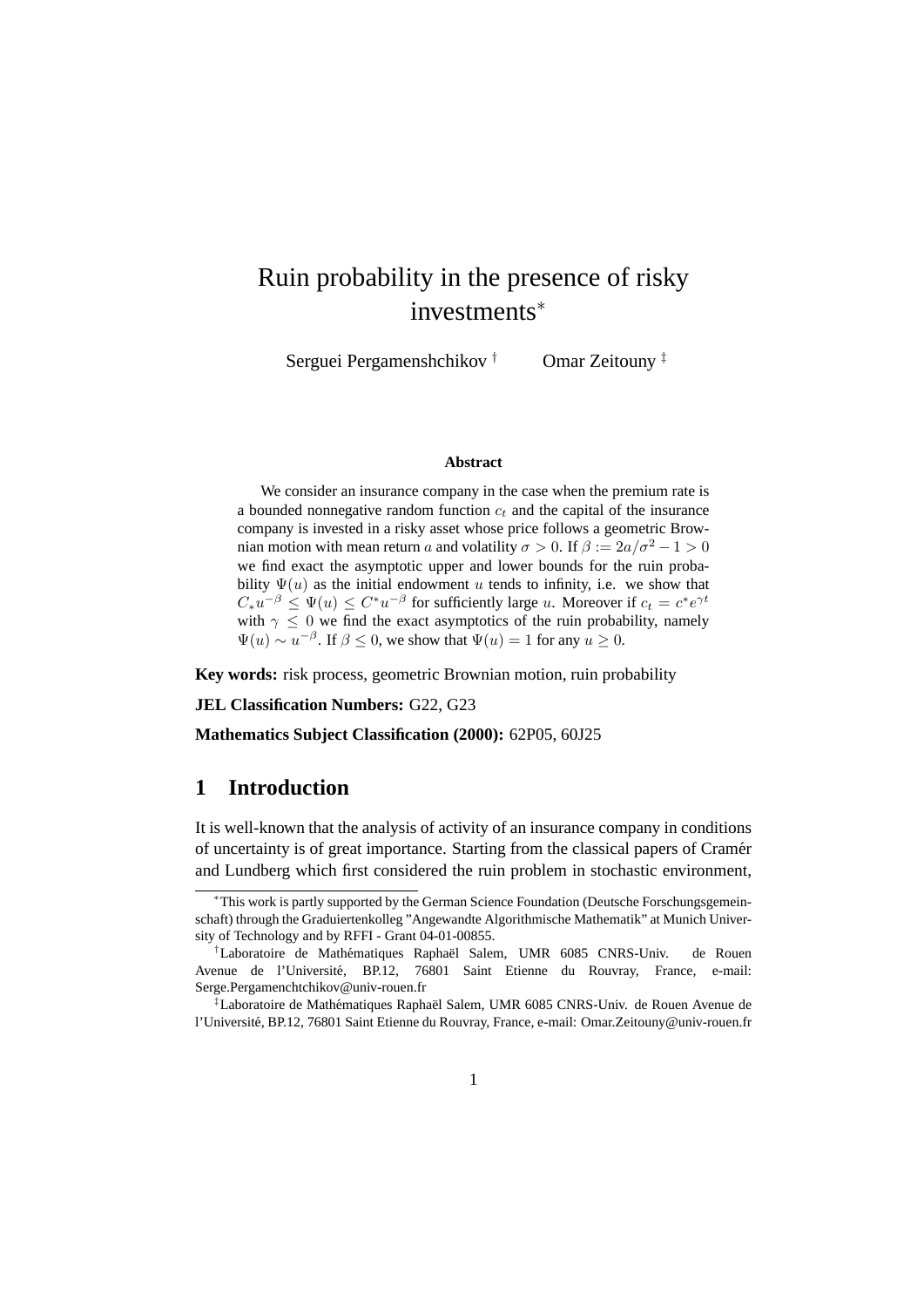this subject has attracted much attention. Recall that, in the classical Cramer– ´ Lundberg model satisfying the Cramer condition and, the positive safety loading assumption, the ruin probability as a function of the initial endowment decreases exponentially (see, for example, Mikosch [11]). The problem was subsequently extended to the case when the insurance risk process is a general Lévy process (see, for example, Klüppelberg, Kyprianou and Maller [9] for details).

More recently ruin problems have been studied in application to an insurance company which invests its capital in a risky asset see, e.g., Paulsen [13], Kalshnikov and Norberg [8], Frolova, Kabanov, Pergamenshchikov [6] and many others.

It is clear that, risky investment can be dangerous: disasters may arrive in the period when the market value of assets is low and the company will not be able to cover losses by selling these assets because of price fluctuations. Regulators are rather attentive to this issue and impose stringent constraints on company portfolios. Typically, junk bonds are prohibited and a prescribed (large) part of the portfolio should contain non-risky assets (e.g., Treasury bonds) while in the remaining part only risky assets with good ratings are allowed. The common notion that investments in an asset with stochastic interest rate may be too risky for an insurance company can be justified mathematically.

We deal with the ruin problem for an insurance company investing its capital in a risky asset specified by a geometric Brownian motion

$$
dV_t = V_t(adt + \sigma dw_t), \qquad (1.1)
$$

where  $(w_t, t \ge 0)$  is a standard Brownion motion and  $a > 0, \sigma > 0$ .

It turns out that in this case of *small volatility*, i.e.  $0 < \sigma^2 < 2a$ , the ruin probability is not exponential but a power function of the initial capital with the exponent  $\beta := 2a/\sigma^2 - 1$ . It will be noted that this result holds without the requirement of positive safety loading. Also, for large volatility, i.e.  $\sigma^2 > 2a$ , the ruin probability equals 1 for any initial endowment. These results have been obtained under various conditions in [13, 8, 6].

Additionally, a large deviations limiting theorems for describing the ruin probability was obtained by Djehiche [2] and Nyrhinen [12]. Gaier, Grandits and Schachermayer [4] studied the optimal investment problem for an insurance company.

In all these papers the premium rate was assumed to be constant. In practice this means that the company should obtain a premium with the same rate continuously. We think that this condition is too restrictive and it significantly bounds the applicability of the above mentioned results in practical insurance settings.

The goal of this paper is to consider the ruin problem for an insurance company for which the premium rate is specified by a bounded non-negative random function  $c_t$ . For the given problem, under the condition of *small volatility*, we derive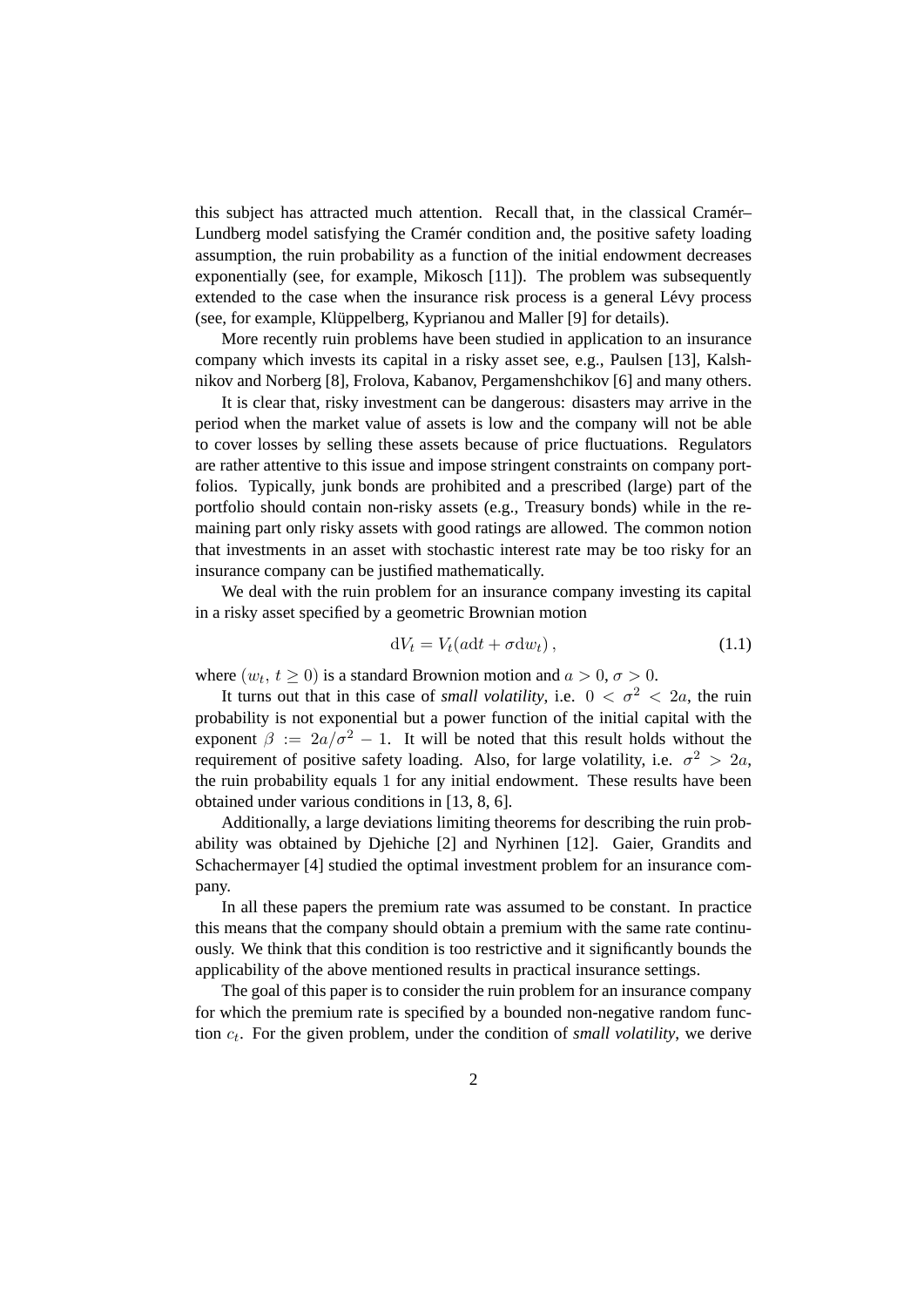exact upper and lower bounds for the ruin probability and in the case of exponential premium rate, i.e.  $c_t = e^{\gamma t}$  with  $\gamma \leq 0$ , we find the exact asymptotics for the ruin probability. Particularly, we show that for the zero premium rate, i.e.  $\gamma = -\infty$ , the asymptotic result is the same as in the case  $-\infty < \gamma < 0$ .

Moreover, in this paper we show that in the boundary case, i.e.  $\sigma^2 = 2a$ , the company goes bankrupt with probability 1 for any bounded function  $c_t$ .

Indeed, an upper bound for the ruin probability for the random function  $c_t$  in the small volatility case is obtained also by Ma and Sun [10].

The paper is organised as follows. In the next section we give the main results. In Section 3 we give the necessary results about the tails of solutions of some linear random equation which we apply to study the ruin problem. In Section 4 we obtain the upper bound for the ruin probability and in Section 5 we find the corresponding lower bound. In Section 6 we consider the exponential premium income rate case. In Section 7 we study some ergodic properties for an autoregressive process with random coefficient. in Section 8 we consider the large volatility case.

#### **2 Basic results**

Let us consider a process  $X = X^u$  of the form

$$
X_t = u + a \int_0^t X_s ds + \sigma \int_0^t X_s dw_s + \int_0^t c_s ds - \sum_{i=1}^{N_t} \xi_i, \qquad (2.1)
$$

where  $a \geq 0$  and  $\sigma \geq 0$  are arbitrary constants, w is a Brownion motion, N is a Poisson process with intensity  $\alpha > 0$  and  $(\xi_i, i \in \mathbb{N})$  are i.i.d. positive random variables with common a distribution F. Moreover, we assume that  $w, N, (\xi_i)$  are independent and the filtration is defined as  $\mathcal{F}_t = \sigma \left\{ w_s \,, N_s \,, \sum_{i=1}^{N_s} \, \xi_i \,, 0 \leq s \leq t \right\}$ . Furthermore,  $c_t = c(t, X)$  is a bounded nonnegative  $(\mathcal{F}_t)$  - adapted function (i.e.,  $0 \leq c_t \leq c^*$ ) such that the equation (2.1) has an unique strong solution (see chapter 14 in [7]).

Let  $\zeta_u := \inf\{t : X_t^u < 0\}$  (the time of ruin),  $\Psi(u) := P(\zeta_u < \infty)$  (the ruin probability). The parameter values  $a = 0$ ,  $\sigma = 0$ ,  $c_t = c$ , correspond to the Cramer–Lundberg model for which the risk process is usually written as ´  $X_t = u + c t - \sum_{i=1}^{N_t} \xi_i$ . In the considered version (of non-life insurance) the capital evolves due to a continuously incoming cash flow with rate  $c > 0$  and outgoing random payoffs  $\xi_i$  at times forming an independent Poisson process N with intensity  $\alpha$ . For the model with positive safety loading and F having a "non-heavy" tail, the Lundberg inequality provides encouraging information: the ruin probability decreases exponentially as the initial endowment  $u$  tends to infinity. Moreover, for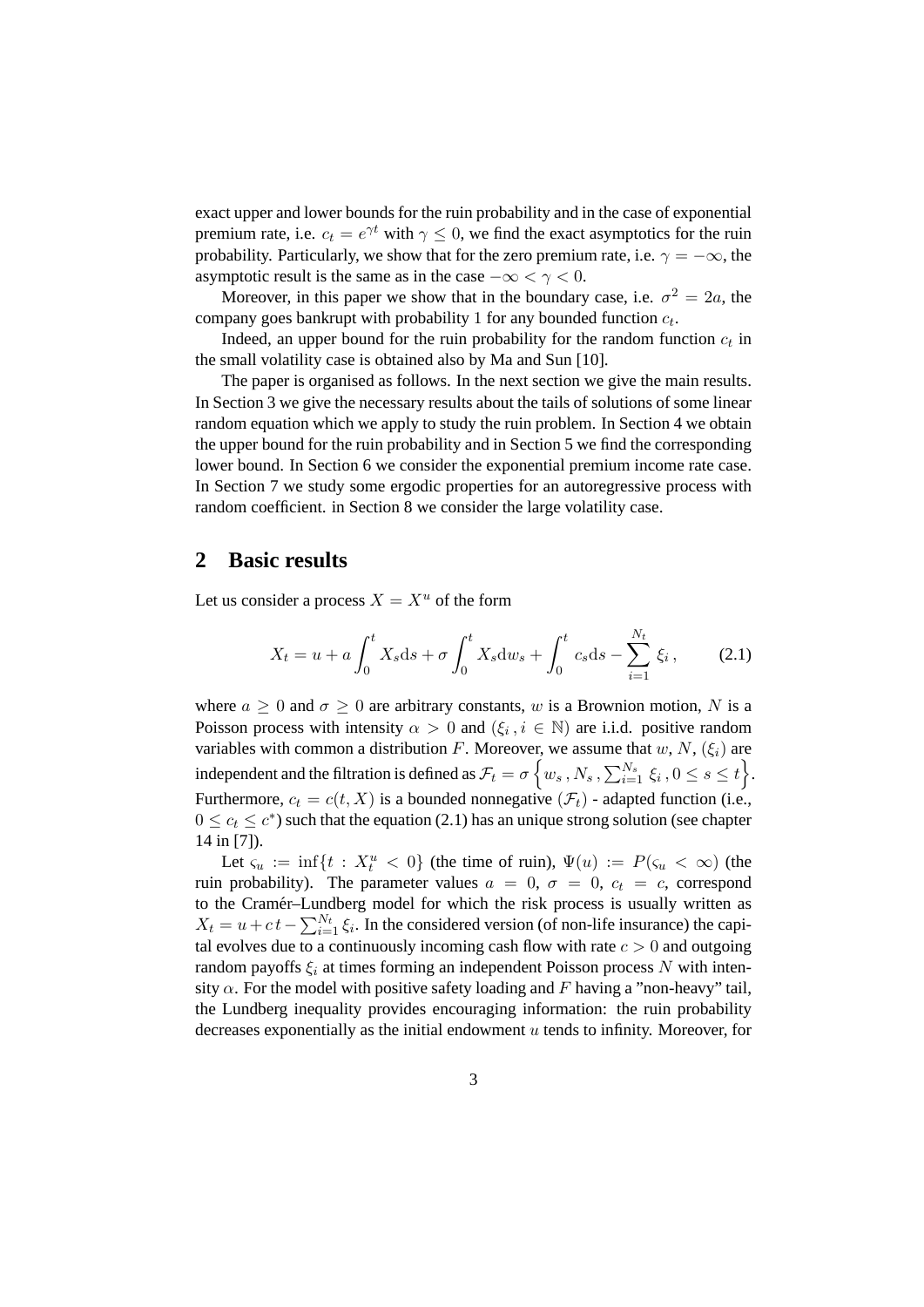exponentially distributed claims the ruin probability admits an explicit expression, see [1] or [11].

We study here the case  $\sigma > 0$  with a general random adapted bounded function  $c_t$ . In this case the equation (2.1) describes the evolution of the capital of an insurance company, which is continuously reinvested into an asset with the price following a geometric Brownian motion (1.1).

Let  $\beta := 2a/\sigma^2 - 1$ . To write the upper bound for the ruin probability we define the function :

$$
J(\beta) = \frac{2\alpha}{\sigma^2 \beta^2} \left( \mathbf{1}_{\{0 < \beta \le 1\}} + j_1(\beta) \, \mathbf{1}_{\{1 < \beta \le 2\}} + j_2(\beta) \, \mathbf{1}_{\{\beta > 2\}} \right) \,, \tag{2.2}
$$

where  $j_1(\beta) = \beta (1 + \varrho^{-1}), j_2(\beta) = \beta 2^{\beta - 1} (1 + ((1 + \varrho)^{\frac{1}{\beta - 1}} - 1)^{1-\beta})$  and  $\rho = \rho(\beta) = (\beta - 1)\sigma^2/2\alpha.$ 

**Theorem 2.1.** *If*  $\beta > 0$  *and*  $\mathbf{E} \xi_1^{\beta} < \infty$ *, then*  $\limsup_{u \to +\infty} u^{\beta} \Psi(u) \leq C^*(\beta)$ *,* where  $C^*(\beta) = J(\beta) \mathbf{E} \, \xi_1^\beta$  $\frac{\rho}{1}$ .

The proof of this theorem is given in Section 4.

**Theorem 2.2.** *If*  $\beta > 0$  *and*  $\mathbf{E}\xi_1^{\beta+\delta} < \infty$  *for some*  $\delta > 0$ *, then there exists a constant*  $0 < C_* < \infty$  *such that*  $\liminf_{u \to \infty} u^{\beta} \Psi(u) \ge C_*$ *.* 

This result is proved in Section 5. The following theorem gives the exact asymptotics for the exponential function  $c_t$ .

**Theorem 2.3.** Assume that  $c_t = c^* \exp{\lbrace \gamma t \rbrace}$  with  $-\infty \leq \gamma \leq 0$ . If  $\beta > 0$  and  $\mathbf{E} \, \xi_1^{\beta + \delta} \, < \, \infty$  for some  $\delta \, > \, 0$ , then there exists a constant  $0 \, < \, C_\infty \, < \, \infty$  such that  $\lim_{u\to\infty}u^{\beta}\Psi(u) = C_{\infty}$ . Moreover, the constant  $C_{\infty}$  is the same for any  $-\infty \leq \gamma < 0$ .

This result is proved in Section 6. Now we consider the large volatility case, i.e.  $\beta \leq 0$ .

**Theorem 2.4.** *Assume that the distribution of*  $\xi_1$  *has not a finite support, i.e.*  $P(\xi_1 > z) > 0$  for any  $z \in \mathbb{R}$ . If  $\beta \leq 0$  and  $E\xi_1^{\delta} < \infty$  for some  $\delta > 0$ , *then*  $\Psi(u) = 1$  *for any*  $u \geq 0$ *.* 

**Remark 2.5.** *This theorem has been proved by Paulsen in [13] for a constant premium rate, i.e. for*  $c_t = c^* = const.$ 

The key idea in the proofs of Theorem 2.1 and Theorem 2.2 is based on the fact that the function  $\Psi(u)$  may be estimated by the tails of solutions of some linear random equations. In the next section we study the asymptotic behaviour of those tails.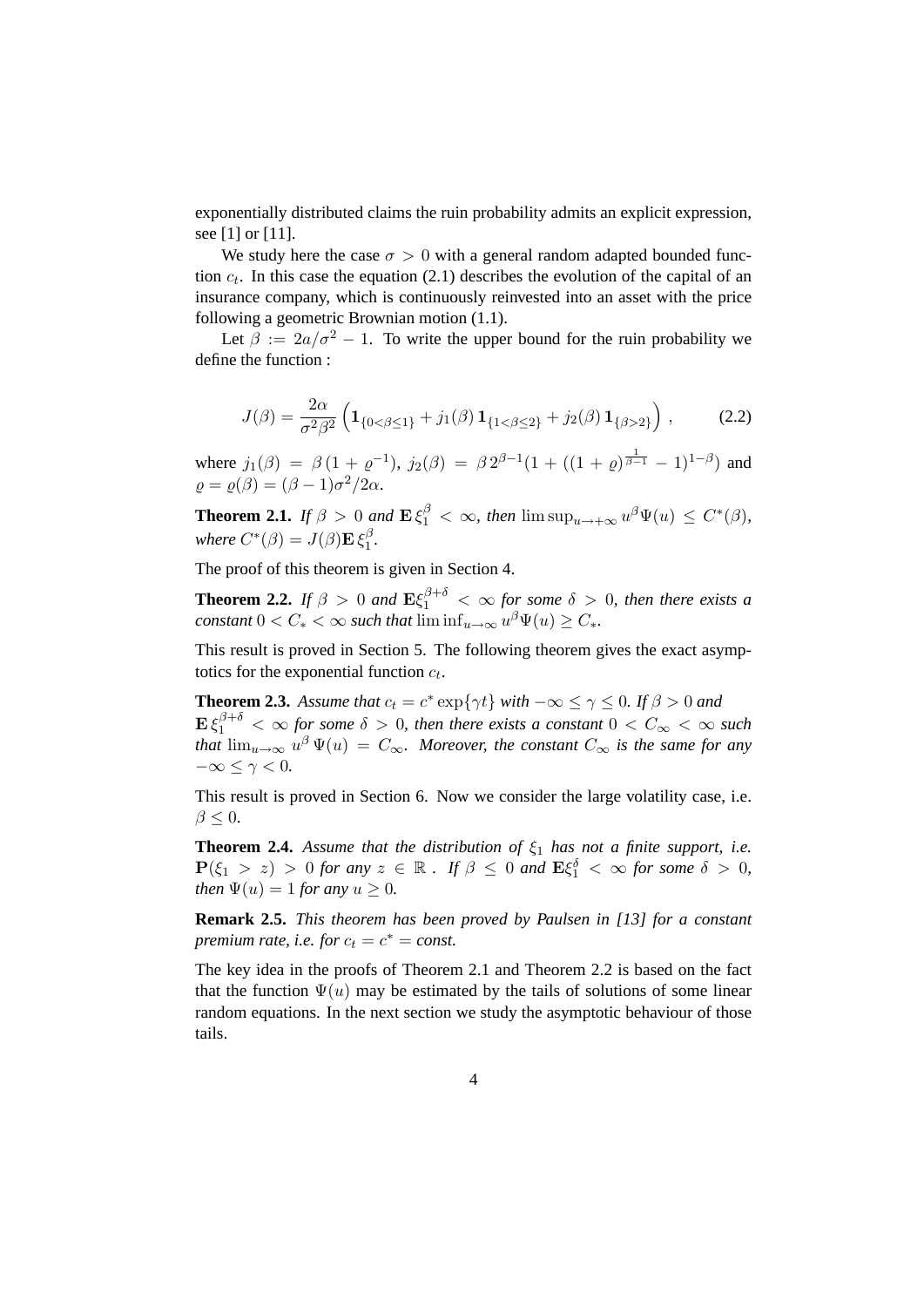#### **3 Tails of solutions of random equations**

This Section contains some results from the general renewal theory developed by Goldie [5] for some random equations. We consider the following two random equations

$$
R \stackrel{(d)}{=} Q + MR, \quad R \quad \text{is independent of} \quad (M, Q) \tag{3.1}
$$

 $\binom{d}{m}$  denoting equality of probability laws) and

$$
R^* \stackrel{(d)}{=} Q + M (R^*)_+, \quad R^* \quad \text{independent of} \quad (M, Q), \tag{3.2}
$$

where  $(a)_+$  = max $(a, 0)$ .

We start with some preliminary conditions for the random variable  $M$  which are studied by Goldie (see Lemma 2.2 in [5]).

**Lemma 3.1.** *Let*  $M \geq 0$  *be a random variable such that, for some*  $\beta > 0$ 

$$
\mathbf{E} M^{\beta} = 1, \quad \mathbf{E} M^{\beta} (\log M)_{+} < \infty \tag{3.3}
$$

*and the conditional law of*  $\log M$ *, given*  $M \neq 0$ *, be non-arithmetic. Then*  $-\infty \leq \log \mathbf{E} M < 0$  and  $0 < \mu := \mathbf{E} M^{\beta} \log M < \infty$ .

The following result from [5] specifies the tail behaviour of R.

**Lemma 3.2.** *(Theorem 4.1 in [5]) Let* M *be a random variable satisfying the conditions of Lemma 3.1 for some* β > 0 *and* Q *be a positive random variable for which*  $\mathbf{E} Q^{\beta} < \infty$ *. Then there is a unique law for* R *satisfying* (3.1) such that

$$
\lim_{u \to +\infty} u^{\beta} \mathbf{P}(R > u) = c_{\infty}, \tag{3.4}
$$

where  $c_{\infty} = \mathbf{E} \, \left( (Q + MR)_+^\beta - \, (MR)_+^\beta \right)$  $\binom{\beta}{+}$  / $\beta$   $\mu$  and  $\mu = \mathbf{E} M^{\beta} \log M$ .

Now we study the tail of  $R^*$ .

**Lemma 3.3.** *Let*  $M \geq 0$  *be a random variable satisfying the conditions of Lemma 3.1 for some* β > 0*. Assume also that the distribution of* M *is absolutely continuous with respect to Lebesgue measure and there exists*  $\delta > 0$  *such that* 

$$
\mathbf{E} \, M^{\beta + \delta} < \infty \tag{3.5}
$$

*and for any*  $x \in \mathbb{R}$ 

$$
\mathbf{E} \, M^{\beta + \delta + ix} \neq 1 \,, \tag{3.6}
$$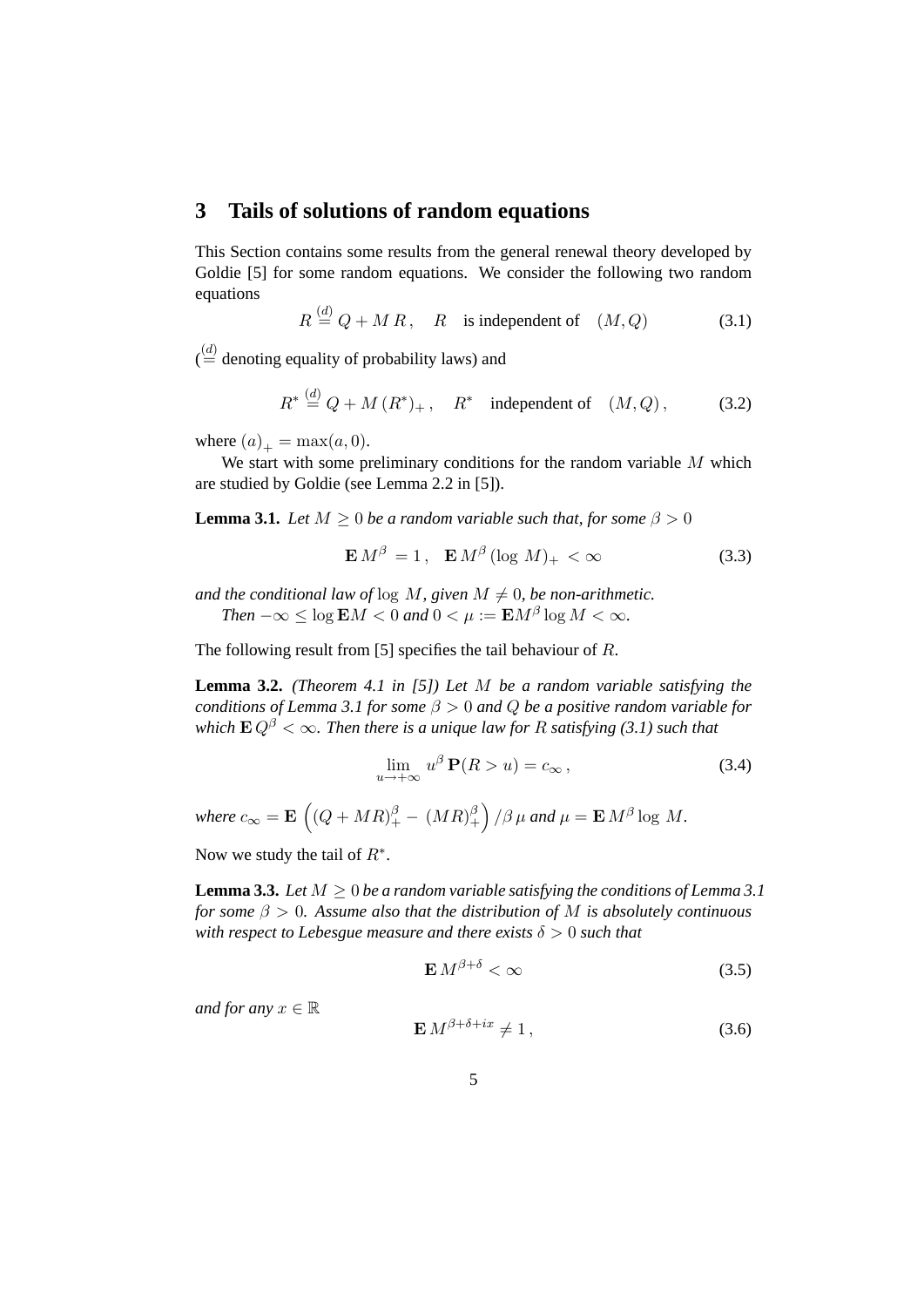$where i =$ √ −1*. Then under the condition*

$$
\mathbf{E}\left|Q\right|^{\beta+\delta} < \infty \tag{3.7}
$$

*for some* δ > 0 *there is a unique law for* R<sup>∗</sup> *satisfying (3.2) such that there exists*  $\lim_{u\to\infty} u^{\beta} \mathbf{P}(R^* > u) = c^*_{\infty}$  and  $0 < c^*_{\infty} < \infty$ .

This lemma follows directly from Theorem 6.3 in [5] and Theorem 2 in [12].

#### **4 Upper bound for the ruin probability**

Let  $\tau_n$  be the instant of *n*-th jump of N and let  $\theta_n := \tau_n - \tau_{n-1}$  with  $\tau_0 := 0$ . We define the discrete-time process  $S = S^u$  with  $S_n := X_{\tau_n}$ . Since ruin may occur only when X jumps downwards,  $\Psi(u) = P(T_u < \infty)$ , where

$$
T_u := \inf\{n \ge 1 : S_n < 0\}.\tag{4.1}
$$

Therefore to obtain asymptotic properties of  $T_u$  as  $u \to \infty$  we need to study the process  $(S_n)$ . First of all, we need to find a recurrence equation for this sequence. We start with resolving of the equation  $(2.1)$ . For this we introduce the process  $(\phi_t^{s,x})$  $t_t^{s,x}$ ,  $t \geq s$ ) which satisfies the following stochastic differential equation

$$
\mathrm{d}\phi_t^{s,x} \,=\, a\,\phi_t^{s,x} \,\mathrm{d} t \,+\, \sigma\,\phi_t^{s,x} \,\mathrm{d} w_t \,+\, c_t\,\mathrm{d} t\,,\ \ \, \phi_s^{s,x} = x\,.
$$

The Ito formula implies that  $\phi_t^{s,x} = e^{h_t-h_s}x + \int_s^t e^{h_t-h_u}c_u \, \mathrm{d}u$ , where  $h_t = \kappa t + \sigma w_t$ ,  $\kappa = a - \frac{\sigma^2}{2}$  and  $t \geq s$ . Moreover we can represent the equation (2.1) for  $\tau_{n-1} < t < \tau_n$  in the following way

$$
X_t = S_{n-1} + a \int_{\tau_{n-1}}^t X_s ds + \sigma \int_{\tau_{n-1}}^t X_s dw_s + \int_{\tau_{n-1}}^t c_s ds = \phi_t^{\tau_{n-1}, S_{n-1}}
$$
  
=  $e^{h_t - h_{\tau_{n-1}}} S_{n-1} + \int_{\tau_{n-1}}^t e^{h_t - h_u} c_u du.$ 

Therefore  $S_n = X_{\tau_n} = \phi_{\tau_n}^{\tau_{n-1}, S_{n-1}} - \xi_n$ . From this we obtain the following random recurrence equation for  $(S_n)$ 

$$
S_n = \lambda_n S_{n-1} + \zeta_n, \quad S_0 = u \tag{4.2}
$$

with  $\lambda_n = \exp\{\sigma w_{\theta_n}^n + \kappa \theta_n\}$  and  $\zeta_n = \eta_n - \xi_n$ . Here  $\eta_n = \int_0^{\theta_n} c_u^n e^{h_{\tau_n} - h_{u + \tau_{n-1}}} du$ with  $c_u^n := c_{u+\tau_{n-1}}$ . By resolving (4.2) we find the following representation for  $(S_n)$ 

$$
S_n = \mathcal{E}_n u + \mathcal{E}_n \sum_{k=1}^n \mathcal{E}_k^{-1} \zeta_k, \quad \mathcal{E}_n = \prod_{k=1}^n \lambda_k.
$$
 (4.3)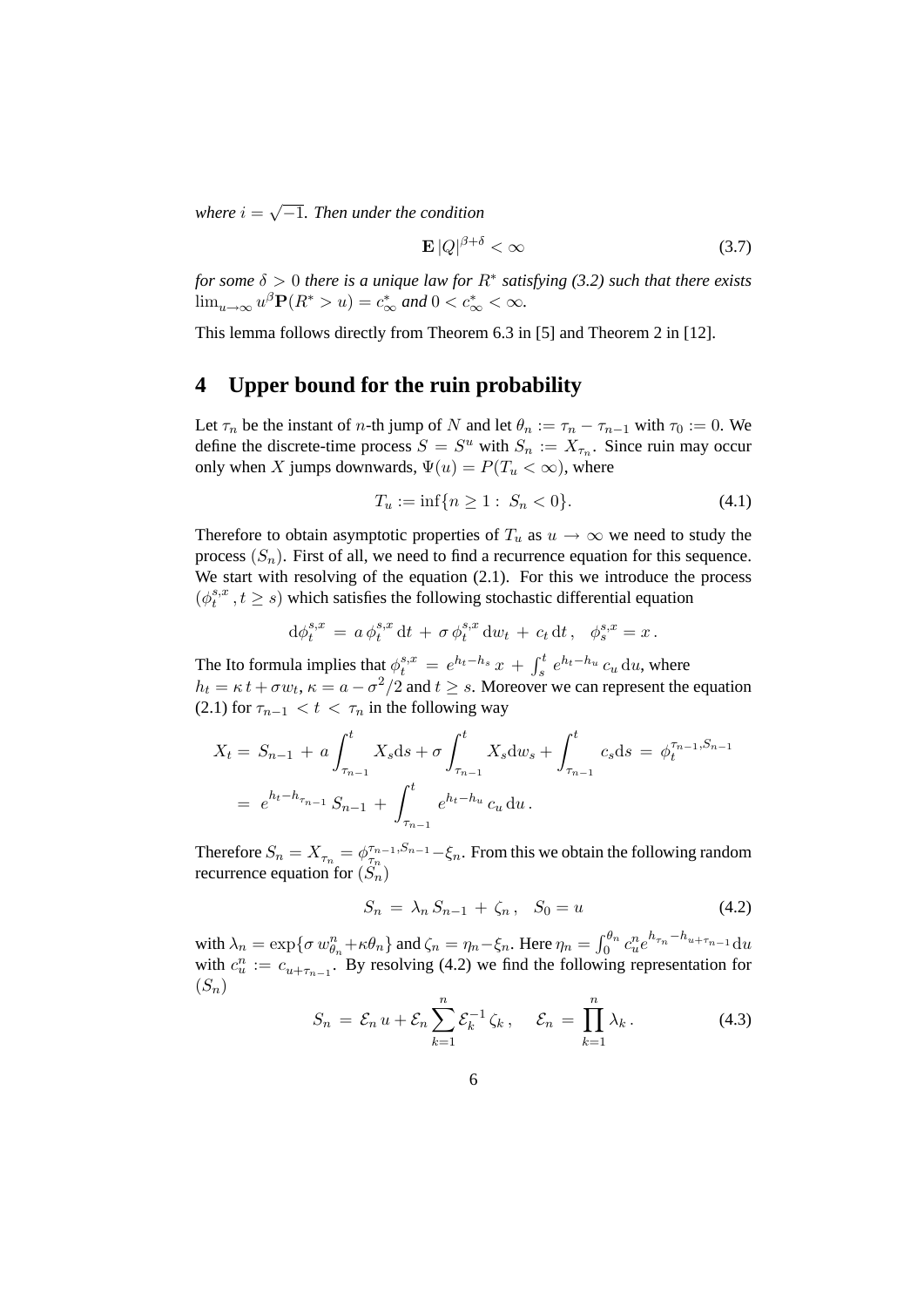Moreover, taking into account here that  $\zeta_k \geq -\zeta_k$  we obtain that  $S_n \geq \mathcal{E}_n(u-Y_n)$ , where

$$
Y_n = Q_1 + \sum_{k=2}^n Q_k \prod_{j=1}^{k-1} M_j, \quad M_j = \lambda_j^{-1}, \quad Q_k = \xi_k / \lambda_k. \tag{4.4}
$$

Notice that  $(M_n)$  are i.i.d. random variables such that for  $q \in ]0, \beta]$ 

$$
\mathbf{E} M_1^q = \mathbf{E} \lambda_1^{-q} = \frac{\alpha}{\alpha + (\beta - q) q \sigma^2 / 2} \le 1.
$$
 (4.5)

Therefore, there exists  $0 < \delta < \min(1, \beta)$  for which  $\rho = \mathbf{E} M_1^{\delta} < 1$  and

$$
\mathbf{E}\left(\sum_{k\geq 2}Q_k\prod_{j=1}^{k-1}M_j\right)^{\delta}\leq \sum_{k\geq 2}\mathbf{E}\left(Q_k\prod_{j=1}^{k-1}M_j\right)^{\delta}=\mathbf{E}Q_1^{\delta}\sum_{k\geq 2}\rho^{k-1}<\infty,
$$

i.e. the series  $\sum_{k\geq 2} Q_k \prod_{j=1}^{k-1} M_j$  is finite a.s. It means that the sequence  $(Y_n)$ have a finite limit

$$
\lim_{n \to \infty} Y_n = Q_1 + \sum_{k=2}^{+\infty} Q_k \prod_{j=1}^{k-1} M_j Y_{\infty} = R < \infty \quad \text{a.s.} \tag{4.6}
$$

Taking into account that the sequence  $(Y_n)$  in (4.4) is increasing we can estimate  $S_n$  as

$$
S_n \geq \mathcal{E}_n \left( u - R \right) \tag{4.7}
$$

and by (4.1) we get that  $P(T_u < \infty) \leq P(R > u)$ . Therefore, to obtain the upper bound for the ruin probability we investigate the tail behaviour of R as  $u \to \infty$ . To this end, first notice that we may represent  $R$  in the following form

$$
R = Q_1 + M_1 R_1, \t\t(4.8)
$$

where the random variable  $R_1 = Q_2 + \sum_{k=3}^{+\infty} \prod_{j=2}^{k-1} M_j Q_k$  has the same distribution as R and is independent of  $(Q_1, M_1)$ . Thus the random variable R satisfies the equation (3.1).

We show that

$$
\lim_{u \to \infty} u^{\beta} \mathbf{P}(R > u) = C_1, \qquad (4.9)
$$

where  $C_1 = 2\alpha \mathbf{E} \left( (\xi_1 + R)^{\beta} - R^{\beta} \right) / \beta^2 \sigma^2$ .

To show (4.9) we need to check the conditions of Lemma 3.2 for the random variables  $(M<sub>j</sub>)$  and  $(Q<sub>j</sub>)$  defined in (4.4). The first property in (3.3) follows directly from (4.5) for  $q = \beta$ . Now we show the second. By definition of  $M_1$  we have

$$
\mathbf{E} M_1^{\beta} (\log M_1)_+ = \mathbf{E} e^{-\beta \sigma w_{\theta_1} - \beta \kappa \theta_1} (-\sigma w_{\theta_1} - \kappa \theta_1) \mathbf{1}_{\{-\sigma w_{\theta_1} - \kappa \theta_1 \ge 0\}} \le \sigma \mathbf{E} |w_{\theta_1}| e^{-\beta \sigma w_{\theta_1} - \beta \kappa \theta_1} + \kappa \mathbf{E} \theta_1 e^{-\beta \sigma w_{\theta_1} - \beta \kappa \theta_1}.
$$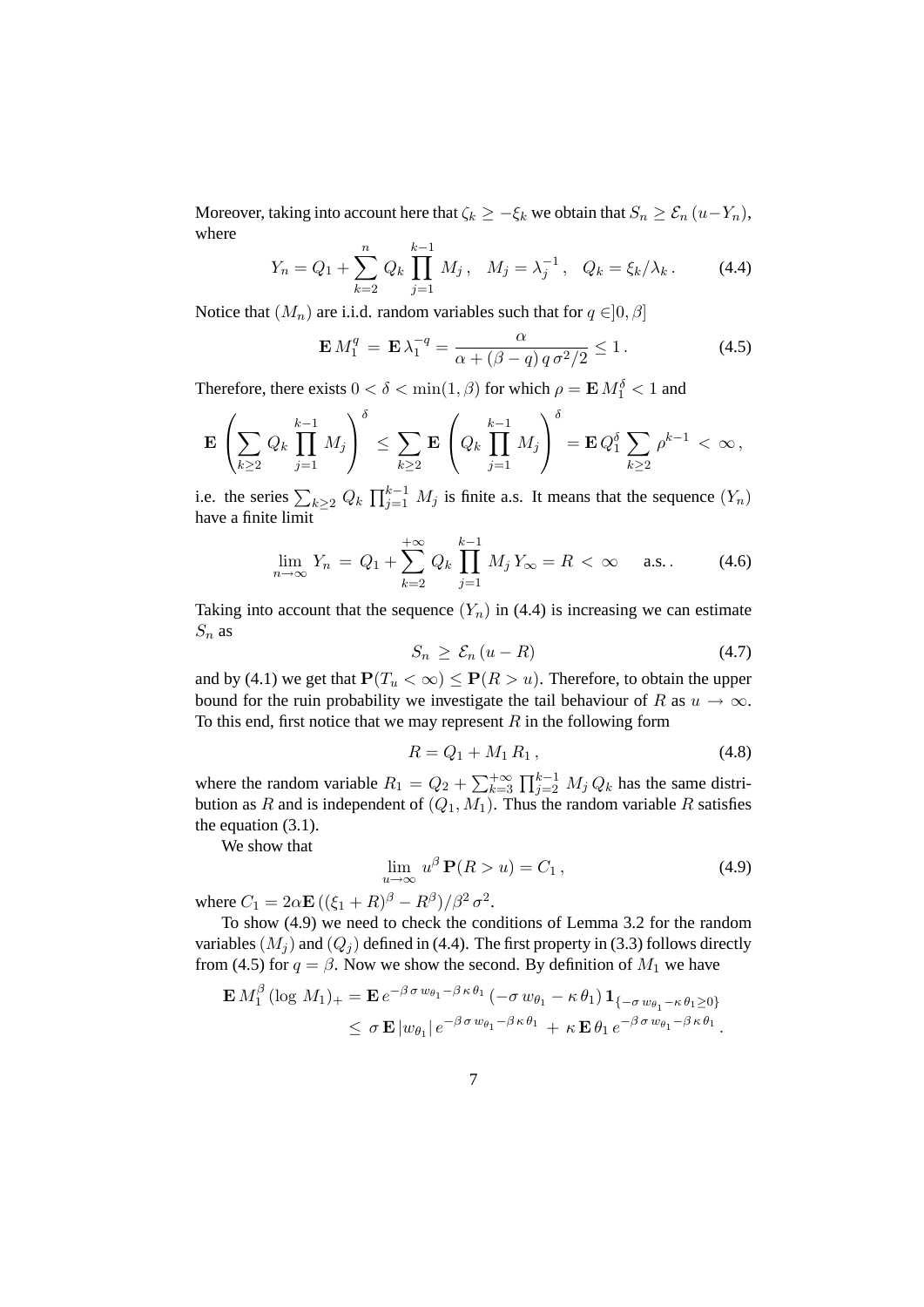Taking into account that  $(w_t)$  is independent of  $(\theta_i)$ , the last term in this inequality equals

$$
\sigma \frac{1}{\sqrt{2\pi}} \mathbf{E} \sqrt{\theta_1} \int_{-\infty}^{+\infty} |z| e^{-(z+\beta \sigma \sqrt{\theta_1})^2/2} dz + \kappa \mathbf{E} \theta_1,
$$

i.e.  $\mathbf{E} M_1^{\beta}$  $\int_{1}^{\beta} \left(\log M_1\right)_+ \leq \left(\beta \sigma^2 + \kappa\right) \mathbf{E}\, \theta_1 + \sigma\, \sqrt{2/\pi}\, \mathbf{E}\,$ √  $\overline{\theta_1} < \infty$ . In similar way we calculate  $\mu = \mathbf{E} M_1^{\beta}$  $\int_1^\beta \log M_1 = \beta \sigma^2 / 2\alpha$ . Moreover,  $\mathbf{E} Q_1^\beta = \mathbf{E} \xi_1^\beta < \infty$ . Therefore, by making use of Lemma 3.2 we get the limiting relationship (4.9) which implies that  $\limsup_{u\to\infty} u^{\beta}\Psi(u) \leq C_1$ . Thus, to finish the proof we need to show the inequality  $C_1 \leq C^*(\beta)$ . Indeed, if  $0 < \beta \leq 1$ , then  $\mathbf{E}((\xi_1+R)^{\beta}-R^{\beta})\leq \mathbf{E}\xi_1^{\beta}$ 

 $\frac{\beta}{1}$  and, therefore, in this case  $C_1 \leq C^*(\beta)$ . If  $\beta > 1$ , then, taking into account the inequality  $a^{\beta} - b^{\beta} \le \beta (a - b) a^{\beta - 1}$   $(0 < b < a)$ , we obtain that  $C_1 \leq 2\alpha\mathbf{E}\xi_1(\xi_1+R)^{\beta-1}/\beta\sigma^2$ . This implies that for  $1 < \beta \leq 2$ ,

$$
C_1 \leq \frac{2\alpha}{\beta \sigma^2} \left( \mathbf{E} \xi_1^{\beta} + \mathbf{E} \xi_1 \mathbf{E} R^{\beta - 1} \right) \leq \frac{2\alpha}{\beta \sigma^2} \left( \mathbf{E} \xi_1^{\beta} + (\mathbf{E} \xi_1^{\beta})^{\frac{1}{\beta}} \mathbf{E} R^{\beta - 1} \right). \tag{4.10}
$$

Since by (4.5) we have  $\mathbf{E} M_1^{\beta - 1} < 1$ , therefore by making use of (4.8) and taking into account that  $(\mathbf{E} M_1^{\beta-1})$  $\binom{\beta-1}{1}$  – 1 =  $\varrho$  ( $\varrho$  is defined in (2.2)) we can estimate  $E R^{\beta-1}$  as

$$
\mathbf{E} R^{\beta-1} \leq \frac{\mathbf{E} Q_1^{\beta-1}}{1-\mathbf{E} M_1^{\beta-1}} = \frac{\mathbf{E} \xi_1^{\beta-1} \mathbf{E} M_1^{\beta-1}}{1-\mathbf{E} M_1^{\beta-1}} \leq \frac{1}{\varrho} \left( \mathbf{E} \xi^{\beta} \right)^{\frac{\beta-1}{\beta}}.
$$

Thus, from this and (4.10), we obtain that  $C_1 \n\t\le C^*(\beta)$  for  $1 \lt \beta \le 2$ . Let us consider now the case  $\beta > 2$ . In this case we estimate  $C_1$  as

$$
C_1 \leq \frac{2^{\beta - 1} \alpha}{\beta \sigma^2} (\mathbf{E} \xi_1^{\beta} + \mathbf{E} \xi_1 R^{\beta - 1}) \leq \frac{2^{\beta - 1} \alpha}{\beta \sigma^2} (\mathbf{E} \xi_1^{\beta} + (\mathbf{E} \xi_1^{\beta})^{\frac{1}{\beta}} \mathbf{E} R^{\beta - 1}). \tag{4.11}
$$

We set  $||R||_q = (\mathbf{E} R^q)^{\frac{1}{q}}$  with  $q = \beta - 1$ . Taking into account that the random variables  $R_1$  and  $M_1$  are independent in (4.8), we obtain that

$$
||R||_q = ||M_1 R_1 + Q_1||_q \le ||M_1||_q ||R_1||_q + ||Q_1||_q,
$$

i.e.  $||R||_q \le ||Q_1||_q (1 - ||M_1||_q)^{-1} = ||\xi_1||_q ((||M_1||_q)^{-1} - 1)^{-1}$ . From this, we find

$$
\mathbf{E} R^{\beta-1} \le \left( (1+\varrho)^{\frac{1}{\beta-1}} - 1 \right)^{1-\beta} \left( \mathbf{E} \xi_1^{\beta} \right)^{\frac{\beta-1}{\beta}}.
$$

Applying this inequality to (4.11), one obtains  $C_1 \n\leq C^*(\beta)$  for  $\beta > 2$ . This implies Theorem 2.1.  $\Box$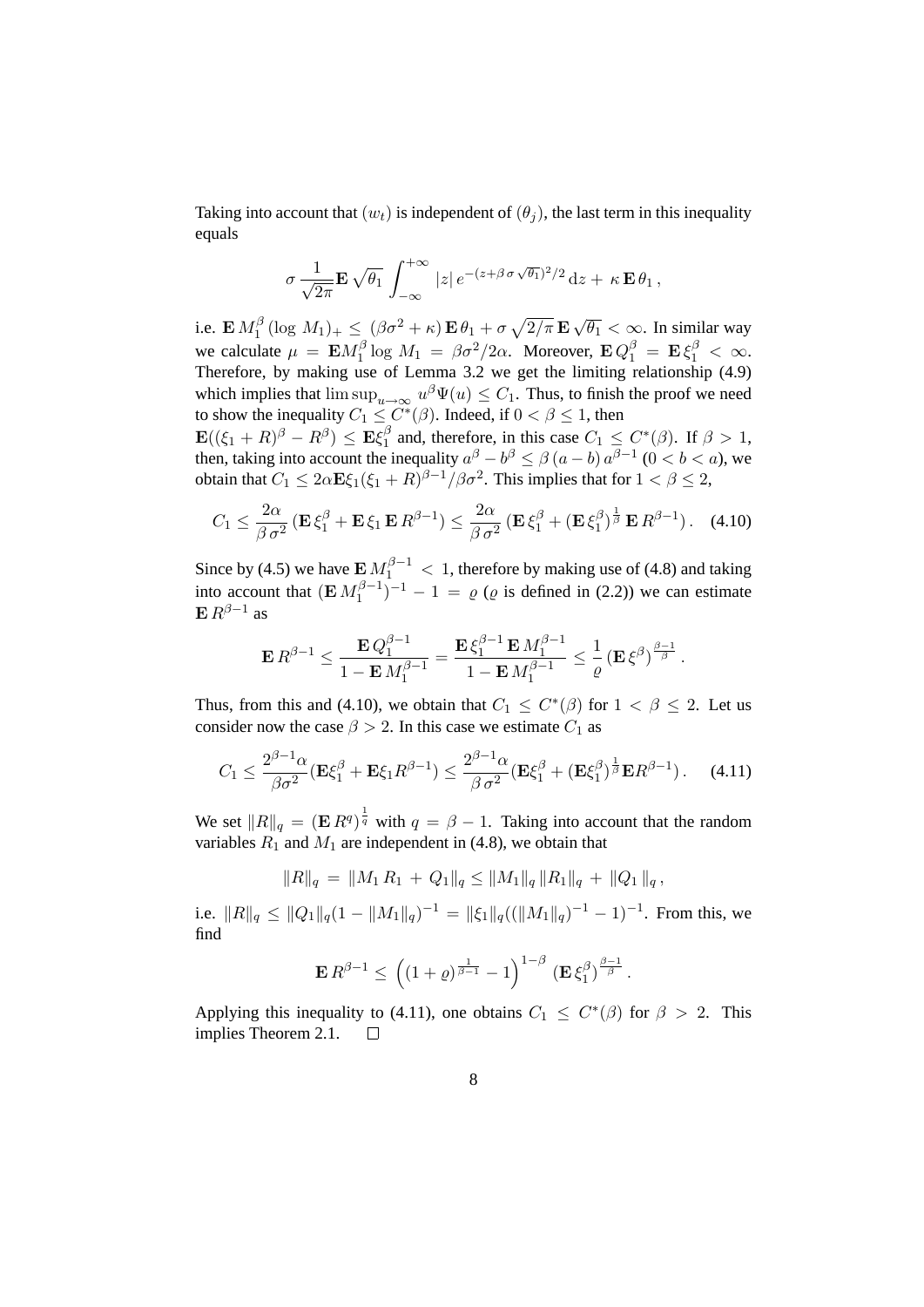#### **5 Lower bound for the ruin probability**

In this section we prove Theorem 2.2. First, notice that the identity (4.3) implies

$$
S_n \le S_n^* := \mathcal{E}_n u + \mathcal{E}_n \sum_{k=1}^n \mathcal{E}_k^{-1} \zeta_k^*,
$$
 (5.1)

where  $\zeta_k^* = \eta_k^* - \xi_k$  with  $\eta_k^* := c^* \int_0^{\theta_k} e^{h_{\tau_k} - h_{u + \tau_{k-1}}} du$ . Therefore, denoting  $T_u^* = \inf\{n \ge 1 : S_n^* < 0\}$  we obtain

$$
\Psi(u) = \mathbf{P}(T_u < \infty) \ge \mathbf{P}(T_u^* < \infty),\tag{5.2}
$$

for any  $u > 0$ . Setting  $Q_k^* = (\xi_k - \eta_k^*)/\lambda_k$  in (5.1), we represent  $S_n^*$  in the following form  $S_n^* = \mathcal{E}_n$   $(u - Y_n^*)$ , where  $Y_1^* = Q_1^*$  and for  $n \ge 2$ ,

$$
Y_n^* = Q_1^* + M_1 Q_2^* + \dots + \prod_{j=1}^{n-1} M_j Q_n^* \,. \tag{5.3}
$$

Therefore, for any  $u > 0$ ,

$$
\mathbf{P}(T_u^* < \infty) = \mathbf{P}(R^* > u),\tag{5.4}
$$

where  $R^* = \sup_{n \geq 1} Y_n^*$ . To study the tail behaviour of  $R^*$  we need to obtain the renewal equation for  $R^*$ . To this end we rewrite  $Y_n^*$  as  $Y_n^* = Q_1^* + M_1 Z_n^*$  with  $Z_2^* = Q_2^*$  and  $Z_n^* = Q_2^* + M_2 Q_3^* + \cdots + \prod_{j=2}^{n-1} M_j Q_n^*$  for  $n \ge 2$ . By denoting  $R_1 := \sup_{n \geq 2} Z_n^*$  we get that  $R^* = Q_1^* + M_1(R_1^*)_+$ . Note that the random vector  $(Z_2^*, \ldots, Z_n^*)$  has the same distribution as  $(Y_1^*, \ldots, Y_{n-1}^*)$  for any  $n \geq 2$ , i.e.  $R^*$ has the same distribution as  $R_1$  also. Moreover, taking into account that  $R_1^*$  is independent of  $(Q_1^*, M_1)$ , we deduce that  $R^*$  satisfies the random equation (3.2). We show now that

$$
\lim_{u \to \infty} u^{\beta} \mathbf{P}(R^* > u) = C_* > 0. \tag{5.5}
$$

To prove this we check the conditions of Lemma 3.3. First, notice that (4.5) implies (3.5) for any  $0 < \delta < \sqrt{\alpha_1 + \beta^4/4} - \beta/2$  with  $\alpha_1 = 2\alpha/\sigma^2$ . It easy to see that for such  $\delta$  and any  $x \in \mathbb{R}$  in this case  $\mathbf{E} M_1^{\beta+\delta+ix}$  $1^{D+O+ix} \neq 1$ . Now we verify (3.7). Writing  $q = \beta + \epsilon$  with  $\epsilon > 0$ , we obtain

$$
\mathbf{E}|Q_1^*|^q \le \mathrm{const}\left(\mathbf{E}\,M_1^q\,\mathbf{E}\,\xi_1^q + \mathbf{E}\,(\eta_1^*\,M_1)^q\right).
$$

By the conditions of Theorem 2.1 and (4.5) the first term in this inequality is finite for sufficiently small  $\epsilon$ . We will show that the second term is also finite. Indeed, seting  $w_t^* = \sup_{0 \le u \le t} (-w_u)$  we get that

$$
\eta_1^* M_1 = c^* \int_0^{\theta_1} e^{-\sigma w_u - \kappa u} du \le (c^* / \kappa) \theta_1 e^{\sigma w_{\theta_1}^* - \kappa \theta_1}.
$$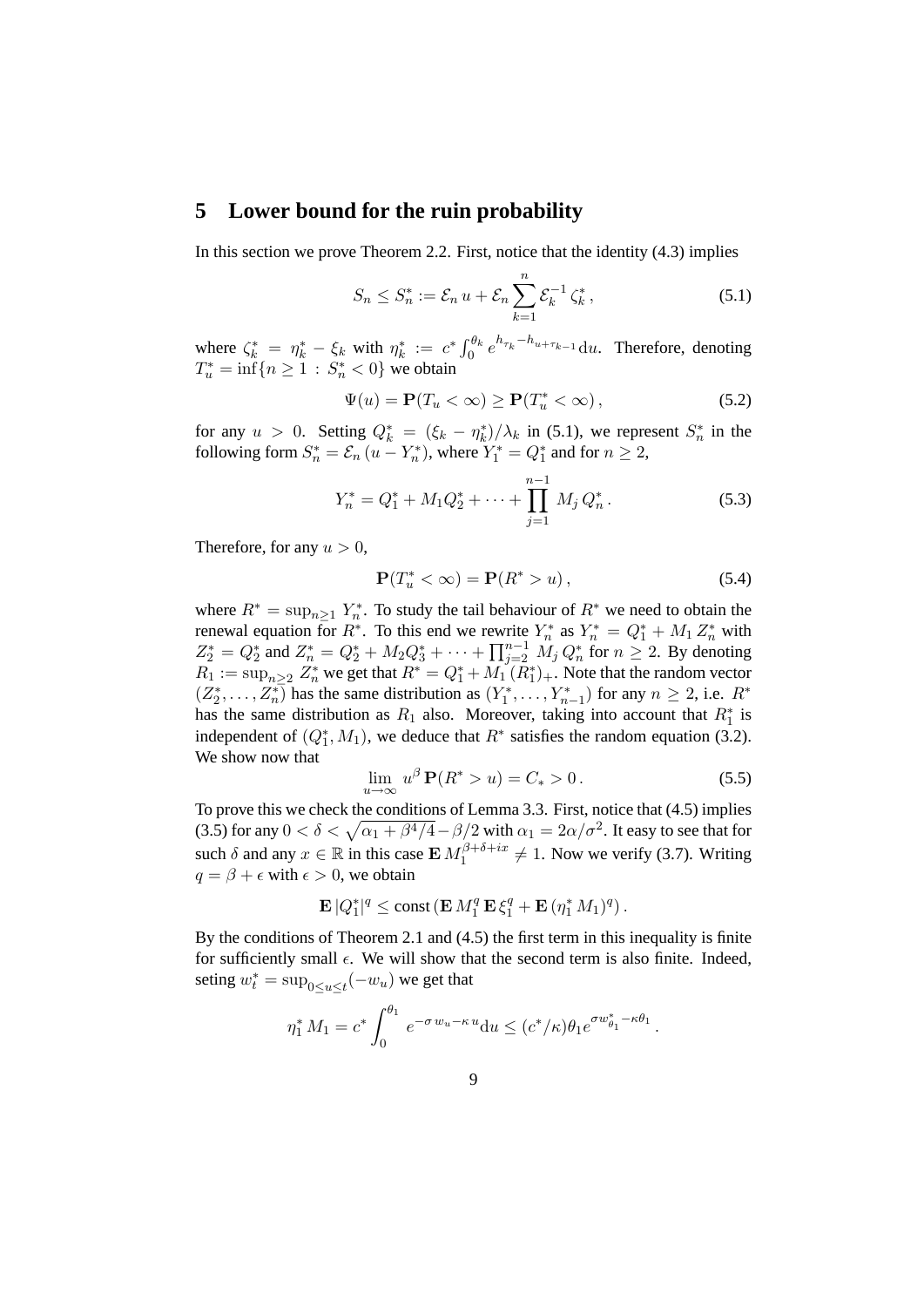By the reflection principe for Brownian motion  $\mathbf{E}e^{zw_{\theta_1}^*} = 2\mathbf{E}e^{-zw_{\theta_1}} \ \forall z \in \mathbb{R}$ . Thus we obtain that

$$
\mathbf{E} \left( \eta_1^* M_1 \right)^q \leq 2 \left( c^* / \kappa \right)^q \mathbf{E} \, \theta^q \, e^{-q \sigma w_{\theta_1} - q \kappa \theta_1} = 2 \left( c^* / \kappa \right)^q \mathbf{E} \, \theta^q \, e^{( \sigma^2 q / 2 - \kappa) q \theta_1}
$$
\n
$$
= 2 \left( c^* / \kappa \right)^q \mathbf{E} \, \theta^q \, e^{\epsilon \theta_1 \sigma^2 q / 2} \,. \tag{5.6}
$$

Since  $\theta_1$  has an exponential distribution the last expectation is finite for sufficiently small  $\epsilon > 0$ . Now (5.5) follows from Lemma 3.3. Hence Theorem 2.2.  $\Box$ 

#### **6 Exact asymptotics for the ruin probability**

In this subsection we prove Theorem 2.3. For  $\gamma = 0$ , the theorem follows from (5.5). Therefore we assume  $-\infty < \gamma < 0$ . In this case the equation (4.2) has the following form

$$
S_n = \mathcal{E}_n u + \mathcal{E}_n \sum_{k=1}^n \mathcal{E}_k^{-1} (c_{k-1} \tilde{\eta}_k - \xi_k), \qquad (6.1)
$$

where  $c_n = c_{\tau_n} = c^* \exp\{\gamma \tau_n\}$  and  $\tilde{\eta}_n = \int_0^{\theta_n} e^{h_{\tau_n} - h_{u + \tau_{n-1}} + \gamma u} du$ . We set  $\tilde{Y}_n :=$  $\sum_{k=1}^n \mathcal{E}_k^{-1}$  $\tilde{Q}_k^{-1}c_{k-1}\tilde{\eta}_k=\sum_{k=1}^n\prod_{j=1}^{k-1}\tilde{M}_j\,\tilde{Q}_k$  with  $\tilde{Q}_k=c^*\,M_k\,\tilde{\eta}_k$  and  $\tilde{M}_k = e^{\gamma \theta_k} M_k$ . Taking into account that  $(\tilde{Y}_n)$  is an increasing sequence, we put  $\tilde{R} = \tilde{Y}_{\infty} = \lim_{n \to \infty} \tilde{Y}_n = \sum_{k=1}^{\infty} \prod_{j=1}^{k-1} \tilde{M}_j \tilde{Q}_k$  a.s.. Notice now that this random variable satisfies the following identity in law  $\tilde{R} \stackrel{(d)}{=} \tilde{Q} + \tilde{M}\tilde{R}$ , where  $\tilde{Q} \stackrel{(d)}{=} \tilde{Q}_1$ ,  $\tilde{M} \stackrel{(d)}{=} \tilde{M}_1$  and  $\tilde{R}$  is independent of  $(\tilde{Q}, \tilde{M})$ . Moreover, for  $q = \tilde{\beta} = \beta - 2\gamma/\sigma^2$  we get  $\mathbf{E} \tilde{M} = \alpha(\alpha + (\tilde{\beta} - q) q \sigma^2/2)^{-1} = 1$  and similarly to (5.6) we can show that  $\mathbf{E} \, \tilde{Q}^{\tilde{\beta}} \, < \, \infty$ . Therefore, Lemma 3.2 implies that  $\lim_{u \to \infty} u^{\tilde{\beta}} \, \mathbf{P}(\tilde{R} > u) \, < \, \infty$ .

$$
\mathbf{P}(\tilde{R} > u)
$$

$$
\lim_{u \to \infty} \frac{\mathbf{P}(R > u)}{\mathbf{P}(R > u)} = 0.
$$
\n(6.2)

Now we study the stopping time (4.1) in our case. First, by (6.1) we may write  $T_u$ as

$$
T_u := \inf\{n \ge 1: S_n < 0\} = \inf\{n \ge 1: Y_n > u + \tilde{Y}_n\},\tag{6.3}
$$

where  $Y_n$  is defined in (4.4).

Thus, by (4.9)

Recall that,  $R = Y_{\infty} = \lim_{n \to \infty} Y_n$  a.s. and  $\tilde{R} = \tilde{Y}_{\infty} = \lim_{n \to \infty} \tilde{Y}_n$  a.s. Therefore from (6.3) it follows that  $\mathbf{P}(R > u + \tilde{R}, T_u = \infty) = 0$ . Taking this into account, it easy to deduce the following equality

$$
\mathbf{P}(T_u < \infty) = \mathbf{P}(Y_{T_u} > u + \tilde{Y}_{T_u}) = \mathbf{P}(R > u + \tilde{Y}_{T_u}).\tag{6.4}
$$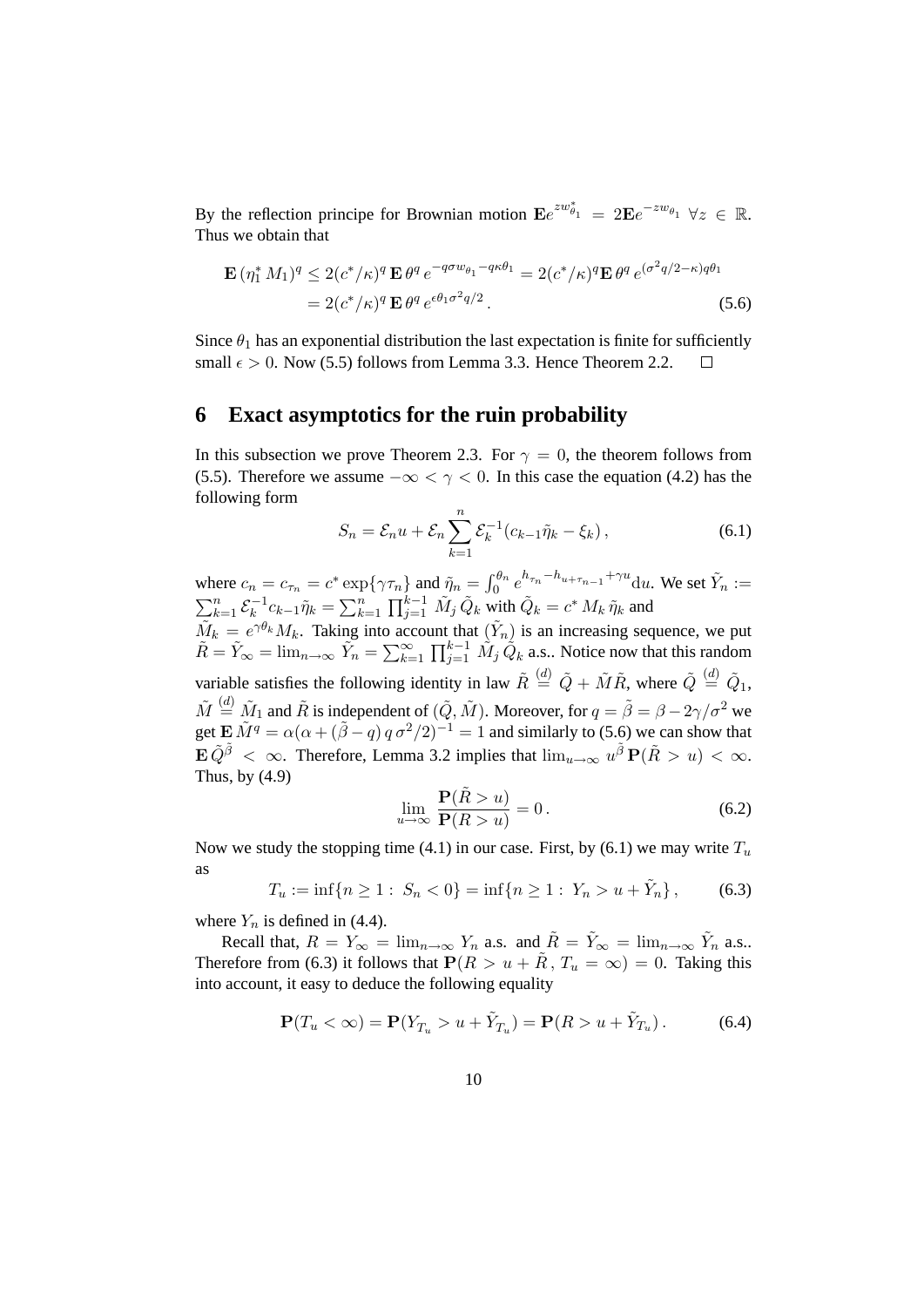From here we obtain for any  $\delta > 0$ ,

$$
\mathbf{P}(T_u < \infty) \ge \mathbf{P}(R > u + \tilde{Y}_{T_u}, \tilde{Y}_{T_u} \le \delta u) \ge \mathbf{P}(R > (1 + \delta)u, \tilde{Y}_{T_u} \le \delta u)
$$
  
=  $\mathbf{P}(R > (1 + \delta)u) - \mathbf{P}(R > (1 + \delta)u, \tilde{Y}_{T_u} > \delta u)$   
 $\ge \mathbf{P}(R > (1 + \delta)u) - \mathbf{P}(\tilde{R} > \delta u).$ 

The limiting relationships (4.9) and (6.2) imply that

$$
\liminf_{u \to +\infty} \mathbf{P}(T_u < \infty) / \mathbf{P}(R > u) \geq 1.
$$

Moreover, by (6.4) we obtain  $P(T_u < \infty) \leq P(R > u)$  for any  $u > 0$ . Thus

$$
\lim_{u \to \infty} \mathbf{P}(T_u < \infty) / \mathbf{P}(R > u) = 1 \, .
$$

If  $\gamma = -\infty$ , i.e.  $c_t = 0$ , then  $\tilde{Y}_n = 0$  for all  $n \in \mathbb{N}$  and , hence,  $\mathbf{P}(T_u < \infty) =$  $P(R > u)$ . Therefore (4.9) implies this theorem in this case.  $\Box$ 

# **7 Erdodic properties for the random coefficient autoregressive process**

To show Theorem 2.4 we need to use some ergodic properties of the special autoregressive process with random coefficients (5.1). In this section we study the ergodic properties for a general scalar autoregressive process with random coefficient

$$
x_n = a_n x_{n-1} + b_n, \ n \ge 1,
$$
\n<sup>(7.1)</sup>

where  $x_0$  is some fixed constant and  $(a_n, b_n)$  is i.i.d. sequence of random variables in  $\mathbb{R}^2$ .

**Proposition 7.1.** Assume that there exists  $0 < \delta \leq 1$  such that  $\rho = \mathbf{E} |a_1|^{\delta} < 1$ and  $\mathbf{E} \left| b_1 \right|^\delta \, < \, \infty.$  Then for any bounded uniformly continuous function  $f$ 

$$
\mathbf{P} - \lim_{N \to \infty} N^{-1} \sum_{n=1}^{N} f(x_n) = \mathbf{E} f(x_\infty), \qquad (7.2)
$$

*where*  $x_{\infty} = \sum_{k=1}^{\infty} \pi_{k-1} b_k$  *with*  $\pi_0 = 1$  *and*  $\pi_k = \prod_{j=1}^k a_j$  *for*  $k \geq 1$ *.* 

**Proof.** First we show that the series in the definition of  $x_{\infty}$  converges in probability. Indeed,  $\mathbf{E} \, |\, \sum_{k=n}^{n+m} \pi_{k-1} \, b_k |^\delta \ \leq \ \mathbf{E} \, |b_1|^\delta \, \sum_{k=n}^{n+m} \, \rho^k$  $\sum$ . It means that the series  $k \geq 1$   $\pi_{k-1}$   $b_k$  convergences in  $\mathbf{L}_{\delta}$  and hance in probability. Now we fixe some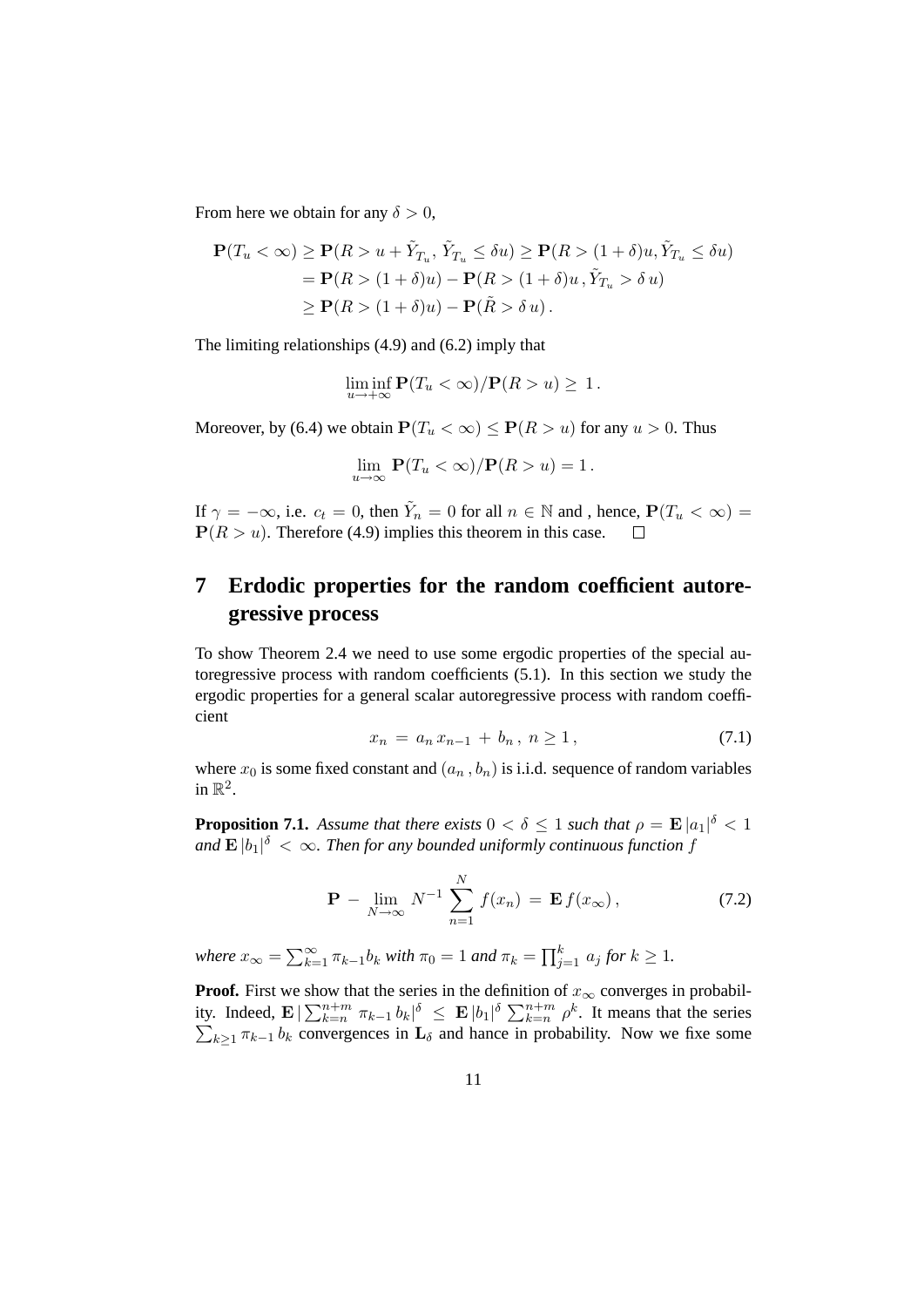$m \ge 1$  and, for  $n \ge m$ , we set  $x_n(m) = \sum_{k=n-m+1}^n b_k \prod_{j=k+1}^n a_j$ . Notice that  $x_n(m)$  is mesurable with respect to  $\sigma\{a_{n-m+1}, \ldots, a_n, b_{n-m+1}, \ldots, b_n\}$ . Therefore for any  $0 \le d < m$  the the sequence  $(x_{km+d}, k \ge 1)$  is i.i.d. and by the law of large numbers for any fixed  $m \geq 1$  and  $0 \leq d < m$ 

$$
\lim_{p \to \infty} p^{-1} \sum_{k=1}^{p} f(x_{km+d}(m)) = \mathbf{E} f(x_m(m)) \quad \text{a.s.}, \tag{7.3}
$$

where  $x_m(m) = \sum_{k=1}^m b_k \prod_{j=k+1}^m a_j \stackrel{(d)}{=} \sum_{k=1}^m b_k \pi_{k-1}$ . Therefore

$$
\lim_{m \to \infty} \mathbf{E} f(x_m(m)) = \mathbf{E} f(x_\infty). \tag{7.4}
$$

We show now that for any  $\epsilon > 0$ 

$$
\lim_{m \to \infty} \sup_{N \ge m} \mathbf{P}(\Delta(N, m) > \epsilon) = 0, \tag{7.5}
$$

where  $\Delta(N, m) = N^{-1} \sum_{n=m}^{N} |f(x_n) - f(x_n(m))|$ .

We put  $x_n^*(m) = x_n - x_n(m) = x_{n-m} \prod_{k=n-m+1}^n a_j$ . Taking into account that there exists some  $L^* < \infty$  such that for any  $n \geq 1$ 

$$
\mathbf{E} |x_n|^{\delta} = \mathbf{E} |x_0| \prod_{k=1}^n a_j + \sum_{k=2}^n b_k \prod_{j=k+1}^n a_j |^{\delta}
$$
  
 
$$
\leq |x_0|^{\delta} \rho^n + \mathbf{E} |b_1|^{\delta} \sum_{k=2}^n \rho^{n-k} \leq L^*,
$$

we get  $\sup_{n\geq m} |\mathbf{E}|x_n^*(m)|^{\delta} \leq L^*\rho^m$ .

Let us choose  $\epsilon_1 > 0$  for which  $\sup_{|x-y| \leq \epsilon_1} |f(x) - f(y)| \leq \epsilon/2$ . For such  $\epsilon_1$  we obtain that  $\Delta(N,m) \leq \epsilon/2 + 2f^* N^{-1} \sum_{n=m}^{N} \mathbf{1}_{\{|x_n^*(m)| \geq \epsilon_1\}}$ , where  $f^* = \sup_{x \in \mathbb{R}} |f(x)|$ . Therefore by denoting  $\epsilon^* = \epsilon/4 f^*$  we get that

$$
\mathbf{P}(\Delta(N,m) > \epsilon) \leq \mathbf{P}\left(\sum_{n=m}^N \mathbf{1}_{\{|x_n^*(m)| \geq \epsilon_1\}} > \epsilon^* N\right).
$$

Applying here the Chebyshev inequality we find that

$$
\mathbf{P}(\Delta(N,m) > \epsilon) \leq \frac{1}{\epsilon^* N} \sum_{n=m}^N \mathbf{P}(|x_n^*(m)| \geq \epsilon_1) \leq L^* \frac{1}{\epsilon_1^{\delta} \epsilon^*} \rho^m.
$$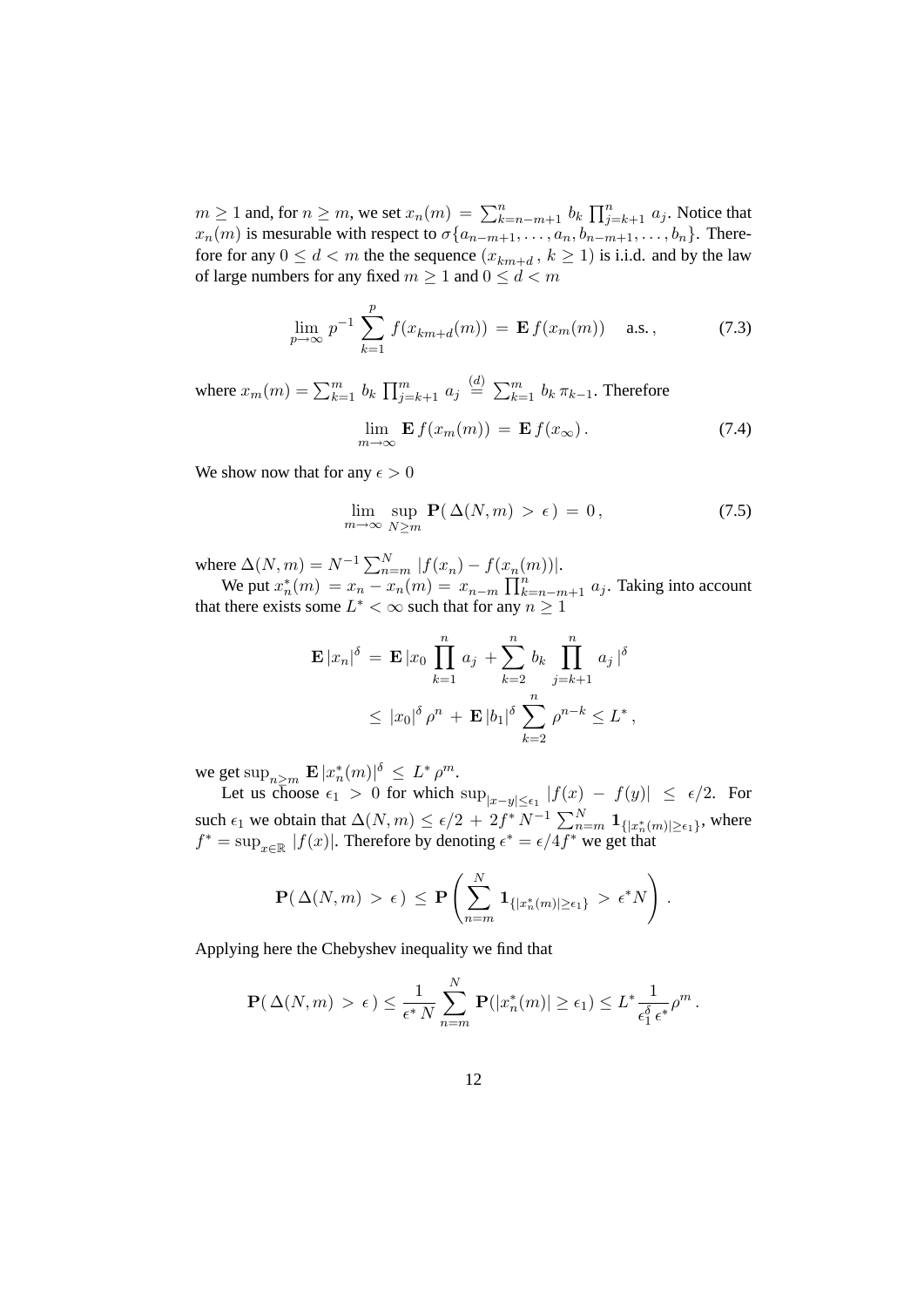This implies (7.5). We put  $p = [N/m]$  ([a] is the whole part of a), i.e.  $N = pm+r$ with  $0 \le r < m$ ). For such p and r, we can write that

$$
\Omega_N := \left| \frac{1}{N} \sum_{n=1}^N f(x_n) - \mathbf{E} f(x_\infty) \right| \le \left| \frac{1}{N} \sum_{n=m}^{pm-1} f(x_n(m)) - \mathbf{E} f(x_\infty) \right| + f^* \frac{m+r+1}{N} + \Delta(N, m).
$$

Moreover, we can represent the last sum in this inequality as

$$
\sum_{n=m}^{pm-1} f(x_n(m)) = \sum_{d=0}^{m-1} \sum_{k=1}^{p-1} f(x_{km+d}(m)).
$$

Therefore, from (7.3), we get that

$$
\lim_{N \to \infty} \frac{1}{N} \sum_{n=m}^{pm-1} f(x_n(m)) = \lim_{p \to \infty} \frac{1}{m} \sum_{d=0}^{m-1} \frac{1}{p} \sum_{k=1}^{p-1} f(x_{km+d}(m)) = \mathbf{E} f(x_m(m)).
$$

Finally, for  $\epsilon > 0$ , we obtain that for any  $m \ge 1$ 

$$
\limsup_{N \to \infty} \mathbf{P}(\Omega_N > \epsilon) \leq \sup_{N \geq 1} \mathbf{P}(|\mathbf{E} f(x_\infty) - \mathbf{E} f(x_m(m))| + \Delta(N, m) > \epsilon).
$$

The limiting relationships (7.4)–(7.5) imply (7.2).  $\Box$ 

## **8 Large volatility**

In this section we prove Theorem 2.4. First, notice that if  $\beta < 0$  then Proposition 4 in [6] implies that  $P(T_u^* < \infty) = 1$  for any  $u \ge 0$ . Thus Theorem 2.4 for  $\beta < 0$ directly follows from Inequality (5.2). We consider the critical case  $\beta = 0$ , i.e.  $\kappa = 0$  and  $\lambda_k = e^{\sigma \nu_k}$  with  $\nu_k = w_{\theta_k}^k = w_{\tau_k} - w_{\tau_{k-1}}$ .

For this, we study the ergodic properties of the process  $(S_n^*)$  defined in (5.1). Notice that (5.1) implies that this process satifies the following random reccurence equation

$$
S_n^* = \lambda_n \, S_{n-1}^* + \zeta_n^*,\tag{8.1}
$$

where  $S_0^* = u$  and  $\zeta_n^*$  is defined in (5.1). n

Set  $t_0 = 0$  and  $t_n = \inf\{k > t_{n-1} : \sum_{j=t_{n-1}+1}^{k} \nu_j < 0\}$  for  $n \ge 1$ . It is easy to see that  $t_n = \sum_{j=1}^n \rho_j$ , where  $(\rho_j)$  is an i.i.d. sequence which has the same distribution as  $t_1$  whose properties are well known, see XII. 7 theorem 1a in [3]. One can show, that for some constant  $0 < c < \infty$ ,

$$
\sup_{n\geq 1} n^{1/2} \mathbf{P}(t_1 > n) \leq c. \tag{8.2}
$$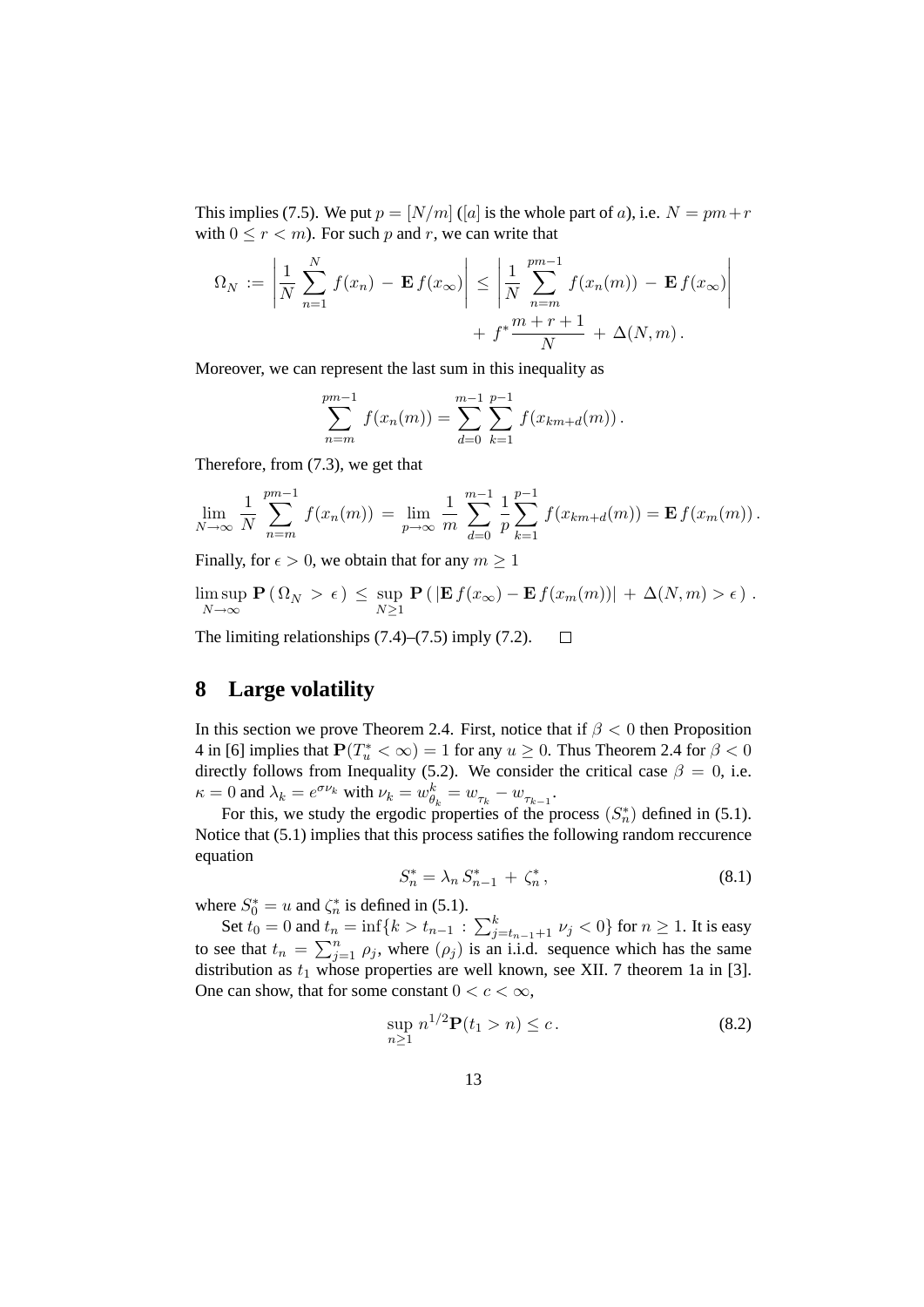Set  $x_n^* = S_{t_n}^*$ . By (8.1) we obtain that for any  $n \ge 1$ ,

$$
x_n = a_n x_{n-1} + b_n, \quad x_0 = u,
$$
\n(8.3)

\n
$$
\text{where } a_n = \prod_{j=1}^{\rho_n} \lambda_{t_{n-1}+j} = \exp\{\sigma \sum_{j=1}^{\rho_n} \nu_{t_{n-1}+j}\} \text{ and }
$$
\n
$$
b_n = \sum_{k=1}^{\rho_n} \left(\prod_{j=k+1}^{\rho_n} \lambda_{t_{n-1}+j}\right) \zeta_{t_{n-1}+k}^*.
$$

The sequence  $(a_n, b_n)$  is an i.i.d. sequence of random variables in  $\mathbb{R}^2$ . Moreover,  $\mathbf{E} a_n = \mathbf{E} a_1 < 1$ . We will show that there exists  $r > 0$  such that

$$
\mathbf{E}\left|b_1\right|^r < \infty\,. \tag{8.4}
$$

First, notice that the definition of  $b_1$  implies that  $|b_1| \leq \sum_{k=1}^{t_1} |\zeta_k^*|$ . Moreover, similarly to (5.6) we can show that there exists  $0 < \epsilon < 1$  for which  $\mathbf{E} |\eta_1^*| \leq \infty$ . Therefore, taking into account the condition of Theorem 2.4 ( $\mathbf{E}\xi_1^{\delta} < \infty$  for some  $\delta > 0$ ) we get that there exists  $0 < \epsilon < 1$  such that  $m_{\epsilon} = \mathbf{E} |\zeta_1^*|^{\epsilon} < \infty$ . To finish the proof of inequality (8.4), note that, for such  $\epsilon$  and for some fixed  $0 < r < 1$ , by making use of inequality (8.2) we obtain that

$$
\mathbf{E} |b_1|^r \le 1 + r \sum_{n=1}^{\infty} \frac{1}{n^{1-r}} \mathbf{P}(\sum_{k=1}^{t_1} |\zeta_k^*| > n)
$$
  
\n
$$
\le 1 + r \sum_{n=1}^{\infty} \frac{1}{n^{1-r}} \mathbf{P}(\sum_{k=1}^{l_n} |\zeta_k^*| > n) + r \sum_{n=1}^{\infty} \frac{1}{n^{1-r}} \mathbf{P}(t_1 > l_n)
$$
  
\n
$$
\le 1 + r m_{\epsilon} \sum_{n=1}^{\infty} \frac{l_n}{n^{1-r+\epsilon}} + r c \sum_{n=1}^{\infty} \frac{1}{n^{1-r} l_n^{1/2}}.
$$

Therefore, by putting  $l_n = [n^{4r}]$ , we obtain (8.4) for  $0 < r < \epsilon/5$ . Hence, by Proposition 7.1, the process (8.3) has the property (7.2) for some bounded uniform continuous function  $f$ .

For the equation (8.3) we reprsent the random variable  $x_{\infty} = \sum k \ge 1 \pi_{k-1} b_k$ as  $x_{\infty} := \prod_{j=2}^{t_1} \lambda_j (\xi_1 - \zeta)$ , where  $\zeta$  is independent of  $\xi_1$ . This implies that  $\mathbf{P}(x_{\infty}^* < 0) = \mathbf{P}(\xi_1 > \varsigma)$ . Thus, by the condition on the distribution of  $\xi_1$  we obtain that  $\mathbf{P}(x_\infty^* < 0) > 0.$  It means that for the function  $f_1(x) = \max(x^2,1) \mathbf{1}_{\{x\leq 0\}}$ we have  $\mathbf{E} f_1(x_\infty) > 0$  and by (7.2) there exists a sequence  $(n_k)$  such that  $\lim_{k\to\infty} n_k^{-1}$  $\sum_{k=1}^{n} \sum_{j=1}^{n_k} f_1(x_j) = \mathbf{E} f_1(x_{\infty}) > 0$  a.s. Therefore  $\mathbf{P}(T_u^* < \infty) = 1$ and Theorem 2.3 follows directly from (5.2).

#### **Acknowledgments**

The authors thank Thomas Mikosch and Claudia Klüppelberg for helpful remarks and comments.